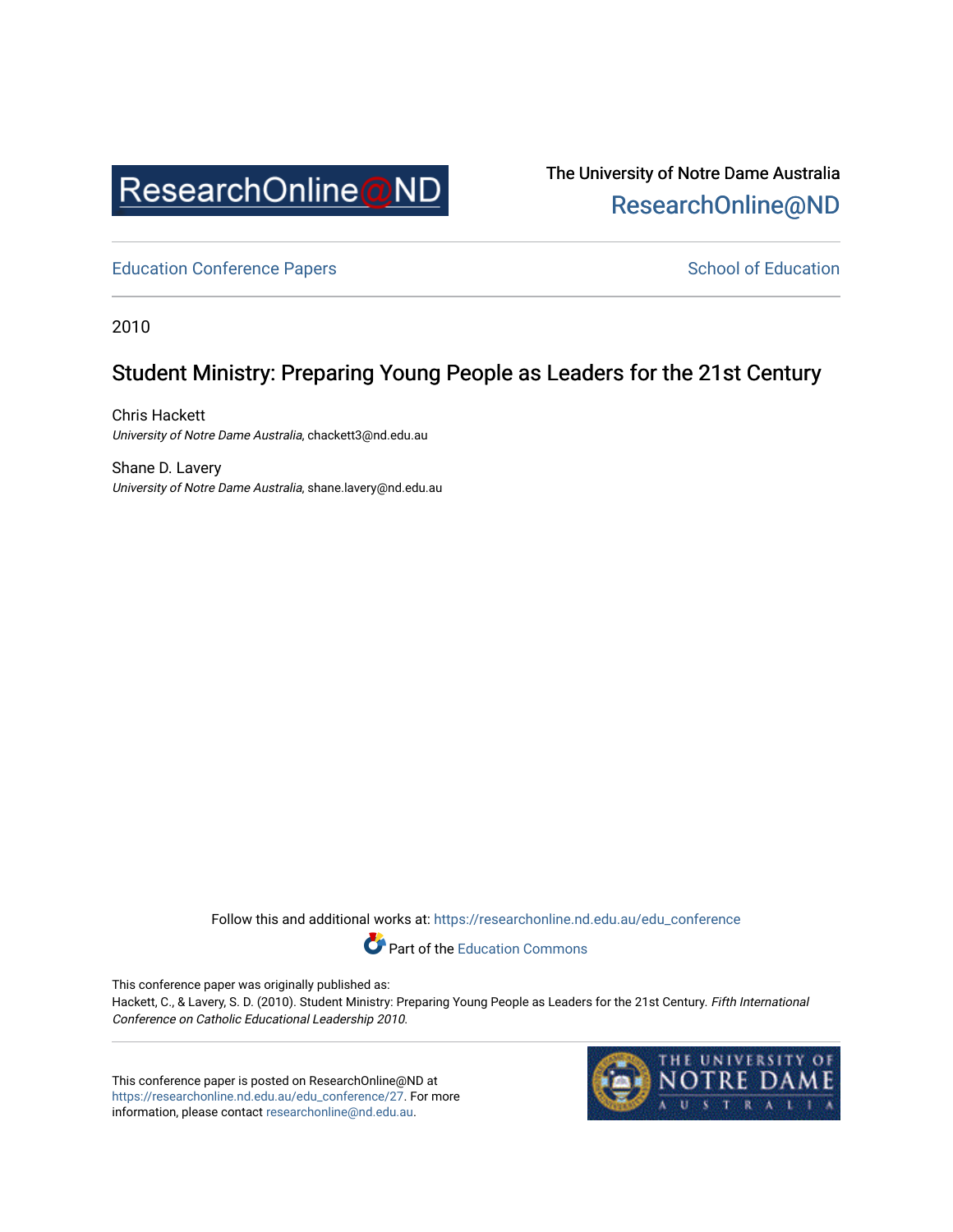Session Theme:  $\checkmark$  Faith Leadership in Catholic Schools

Submitting Author Name: Dr Chris Hackett

Submitting Author Contact Phone & Email: (08) 9433 0159 chackett3@nd.edu.au

Co-Authors Name: Associate Professor Shane Lavery cfc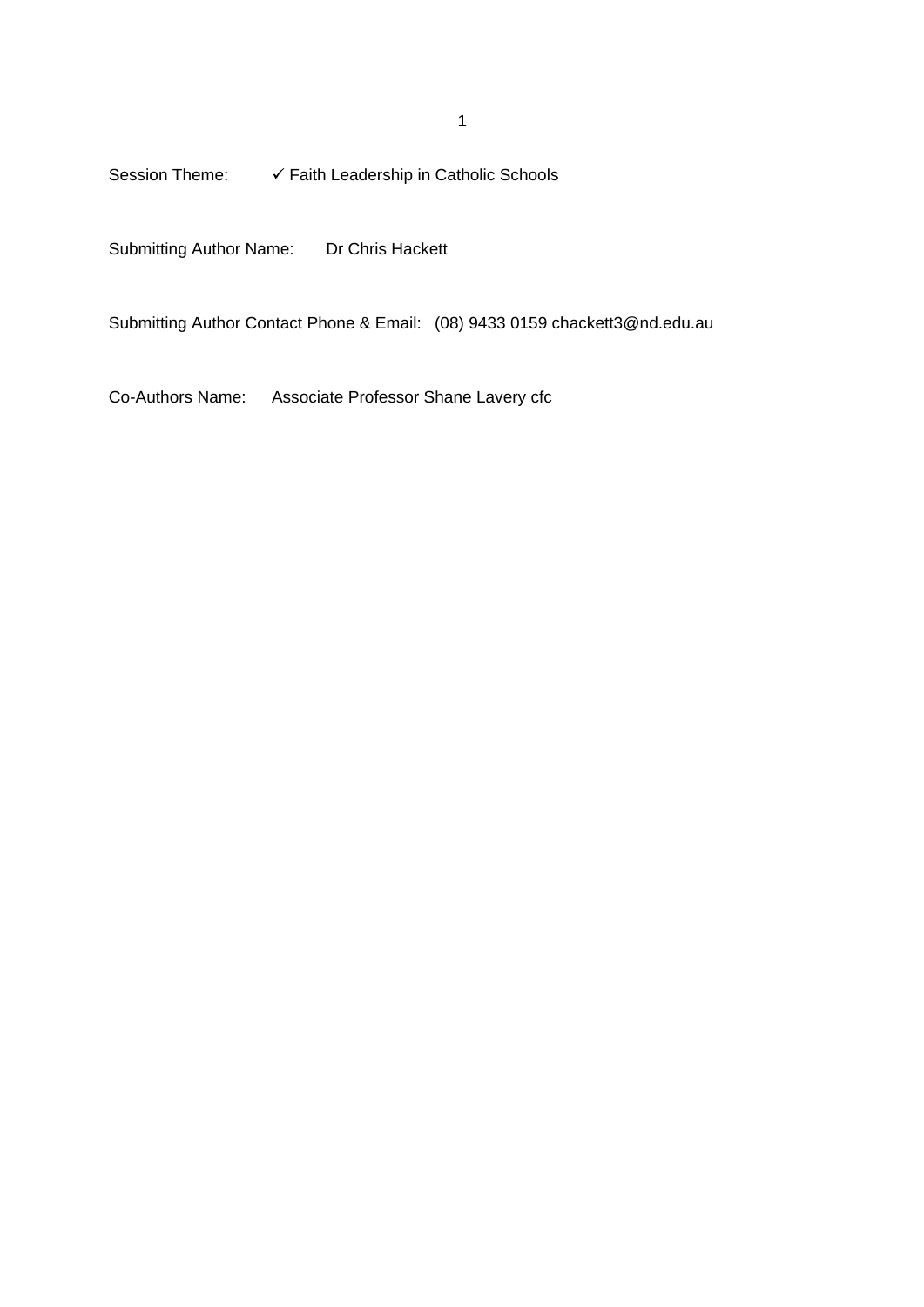# **STUDENT MINISTRY: PREPARING YOUNG PEOPLE AS LEADERS FOR THE 21ST CENTURY**

### Dr Chris Hackett

# Associate Professor Shane Lavery cfc The University of Notre Dame Australia

#### **Introduction**

Ministry with young people has never been more important. Ever-increasing local, national and global concerns demand that schools must do more than prepare young people as responsible citizens. They must prepare young people as emerging leaders with a civic conscience who proactively seek solutions to issues such as increased poverty, the plight of refugees, terrorism, climate change, and corporate greed. This article is about student ministry. Student ministry, as defined in this article, specifically aims to build leadership capacity in school students. In particular, the article attempts to highlight the distinctiveness of student ministry and those ways it promotes and develops the innate leadership potential of all students. Three other forms of ministry to young people, pastoral ministry, youth ministry and campus ministry, are initially described by way of contrast. An understanding of student ministry follows this description. The need for student ministry in Catholic schools is then explored. The article concludes with a brief outline of the authors' pilot study, the findings of which will be presented at the conference.

# **Pastoral Ministry, Youth Ministry and Campus Ministry**

The origins of the term "ministry" lie in the Greek word diakonia or menial service (Treston, 2000). The word literally means, "to wait on table", to render service during a meal. Diakonia was not a common word and in its secular Greek usage it was certainly not a title of honour. Yet, this was the word chosen by the early church to express the New Testament understanding, both of ministry and of leadership (Adair, 2001). The disciples of Jesus are called to have a servant mind and attitude among themselves (Ph 2:5; Jn 12:24-26). The notion of service is used to describe how one should respond to the needs of the hungry, the thirsty, the stranger, the naked, the sick and the imprisoned (Mt 25), where service to one in need is identified with service to Jesus (Edwards, 1989). The Australian Catholic Bishops Conference (2009b) recently noted that Jesus gave an image for ministry and mission when he read from the prophet Isaiah in the synagogue at Nazareth: "The spirit of the Lord is upon me, for he has anointed me. He has sent me to bring good news to the poor, to proclaim liberty to captives and to the blind new sight, to set the downtrodden free, to proclaim the Lord's year of favour" (Lk 4: 18-19). Such an image, the Bishops believe, provides a guiding light for a present day understanding of ministry.

Pastoral ministry focuses on the pastor and the role of the Church. The Archdiocese of Sydney Pastoral Plan 2008-2011 (2007) is a case in point. Its Mission Statement emphasises the fact that Catholics in the Archdiocese are "part of the universal Church under the successor of St Peter" (p. 3) who are committed within the framework of Catholic teaching "to strengthen Catholic life, foster co-operation and service, and strengthen evangelisation" (p. 3). The Pastoral Plan has eight "priorities" that focus on evangelisation and spiritual life, the Clergy,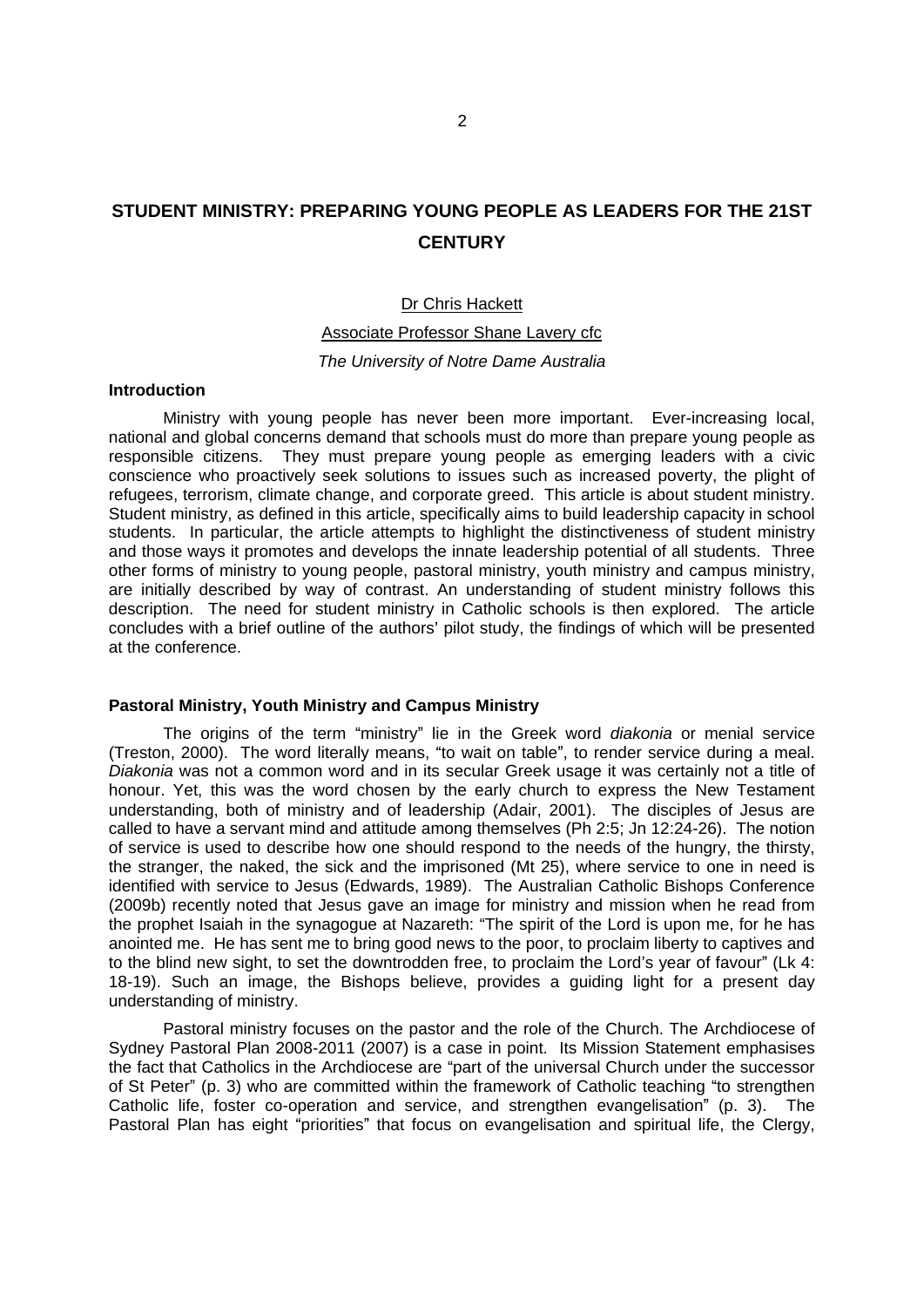Parish renewal, marriage and family life, ministry to the poor and needy, young people, Catholic Education, and World Youth Day (pp. 4-5). In similar fashion, the Pastoral Plan of the Diocese of San Jose (2002) proposes a vision for the Diocese of a Church that is not afraid to dream, that makes a real difference in people's lives, that reaches out to the young and the old, is compassionate, forgiving and has a servant mentality. Three pastoral issues are highlighted: lay leadership, youth and young adults, and the social justice teaching of the Church.

Youth ministry is a formalised Church-based program that is clearly centred on young people. For example, the National Federation for Catholic Youth Ministry (2007) defines youth ministry in terms of the Church being a "travelling companion to young people". The Australian Catholic Bishops Conference (2009b) presents a framework for Catholic Youth Ministry based on three goals. These goals are firstly, to foster the personal and spiritual growth of each young person, secondly, to draw young people into responsible participation in the life, mission and work of the Catholic faith community, and thirdly, to empower young people to live as disciples of Jesus Christ in the world today. The goals are advanced through eight focus areas: prayer and worship, evangelisation, catechesis, pastoral care, community life, justice and service, leadership development, and advocacy (p. 7). The Australian Catholic Bishops argue that this framework is not a single program or recipe for ministry. Rather, it is a flexible, adaptive and inclusive way to develop appropriate programs and tools for youth ministry.

Campus ministry has four main elements. These are: a focus on young people (Nanko, 1997); the ministry takes place in the context of an educational institution (Warrick, 1986); the various programs attempt to challenge the faith life or spirituality of students into active participation (Wermert, 2004); and the campus minister is central to the effective running of the ministry (Furore, Fulay, Iwanski, Petitfils, 2007). Definitions of campus ministry tend to focus on programs offered to students. Frequently, these programs involve what Nanko calls pastoral praxis, spiritual praxis, liturgical praxis, and social praxis. Praxis usually refers to the process of putting theoretical knowledge into practice. In the case of campus ministry, Nanko argues that praxis encompasses action "that is both formed by, and in turn, informs identity and mission" (p. 17). Specifically, pastoral praxis incorporates care, counselling and presence cultivated in a climate of trust and hospitality. Spiritual praxis entails prayer and reflection. Liturgical praxis includes celebration of the sacraments, various other ritual expressions, the notion of sacred space, along with an appreciation of the power of ritual. Social praxis embraces social ministry to the vulnerable in society (Nanko, pp. iii-iv).

## **Student Ministry**

Student ministry involves working with young people in a school setting. It frequently incorporates many of the programs associated with youth ministry and campus ministry. Such programs include student leadership development, service-learning and social justice, retreats, prayer and reflection. In this respect, student ministry, youth ministry and campus ministry have strong connections. The fundamental differences lie in the explicit leadership focus inherent in all student ministry programs, the mentoring role which teachers adopt when working with students, and the leadership responsibilities that many students (especially senior students) exercise when working with fellow students.

Underpinning the leadership approach in student ministry is the concept of servant leadership. Critical to servant leadership is the desire to serve first before leading. Greenleaf  $(1977)$  stresses that, at the heart of such leadership, is the wish "to make sure that other people's highest priority needs are being served" (p. 13). He argues that the best test of servant leadership is: "Do those being served grow as persons? Do they, while being served, become healthier, wiser, freer, more autonomous, more likely themselves to become servants?" (p. 13).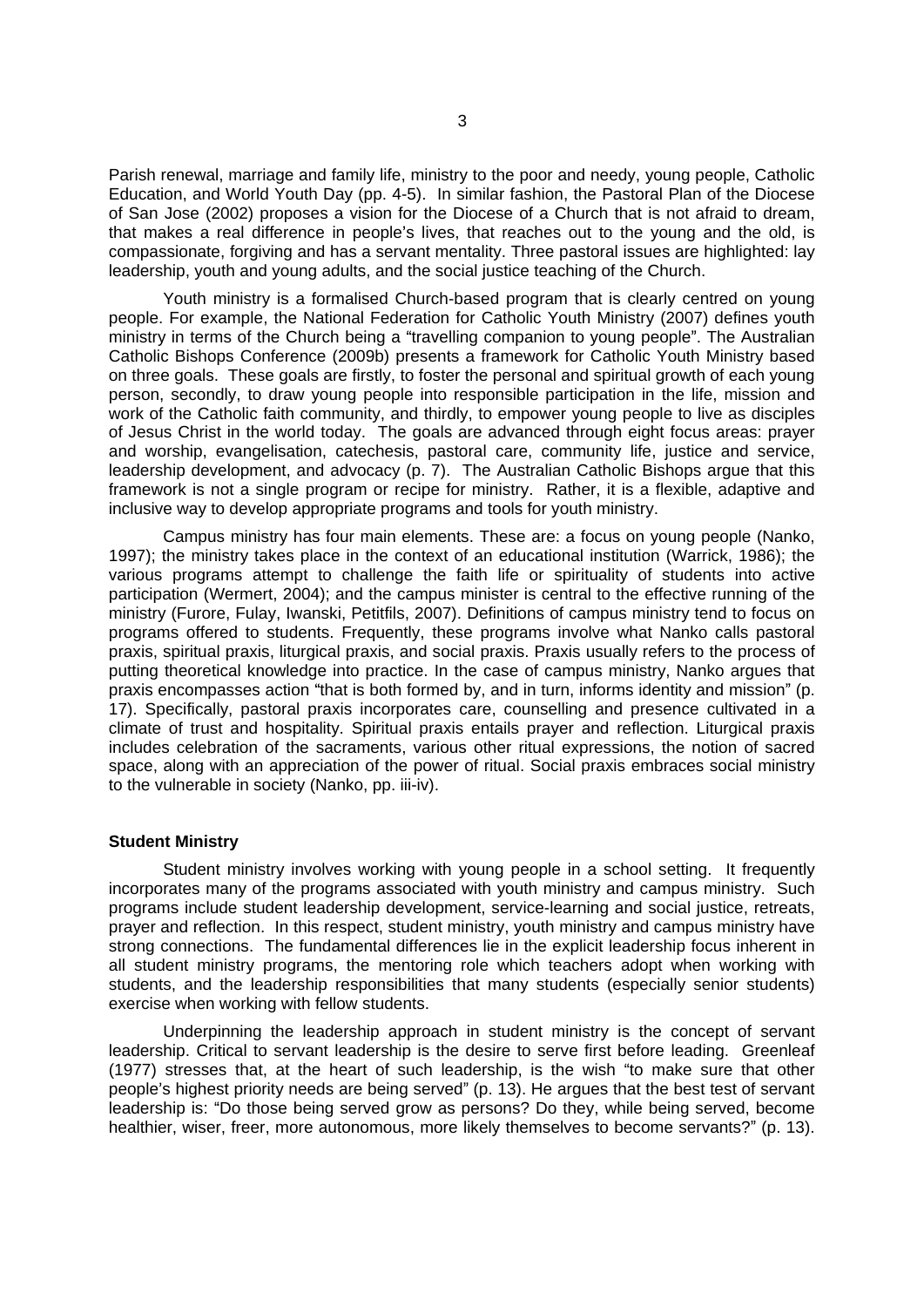The most distinctive feature of Jesus' teaching on leadership was His emphasis that a leader is essentially a servant (Mk 10:42-45; Mt 23:8-12; Lk 22:24-27; Jn 13:12-17). The servant leadership that Jesus exemplified was not a leadership of power and control. Nor was it a psychologically weak leadership. Rather, as a leader Jesus was proactive in the compassionate way he interacted with people  $-$  the Gospels abound with examples of such compassion. Moreover, Jesus was not afraid to challenge those in authority when he saw injustice or hypocrisy (Mk 3:1-6; Mt 7:1-5; Lk 7:36-50; Jn 8:1-11). Student ministry programs, especially those centred on leadership, social justice and service-learning, retreats, as well as prayer and reflection all readily provide opportunities for students to learn about and exercise servant leadership. These programs are also excellent opportunities for teacher mentors to model servant leadership in their dealings with students. In such ways student ministry can help develop a leadership culture in young people based on the Gospel understanding of service.

The role of the teacher mentor is pivotal to the success of any student ministry program. However, there is no simple recipe for how to mentor students. The actual responsibility of a teacher mentor will vary according to the needs of the students. The capacity to listen, to explore ideas, to share experiences, to facilitate processes, to share information, to give advice, and to provide feedback (Hunter, Bailey and Taylor, 1997) would seem to be central. The manner in which teachers engage in the mentoring process is vitally important. Being flexible and consultative, as opposed to directive and instructional, allows students to genuinely experience leadership in designing and planning and not simply at the implementation stage (Appleton, 2002). A positive belief in the students' ability is highly recommended (Treston, 2001) as is the idea of viewing those being mentored respectfully as equals who are yet to reach their full potential (Hunter, Bailey and Taylor, 1997). This last point is most important, as there is a danger that adults can underestimate the capacity of young people and trivialise student involvement in leadership endeavours (Gray, 2002). Hart (1992, p. 2) uses words such as "manipulation", "decoration" or "tokenism" to describe this level of student participation in leadership. Lack of appropriate adult support is by far the most effective way to destroy student leadership and initiative. It is the responsibility of all teachers who mentor young people in student ministry programs to be cognizant of their role and what they are trying to accomplish.

As an evangelising agent of the Church, the Catholic school needs to "become the travelling companion of young people" (John Paul II, 1995), to help them meet the challenges of the 21<sup>st</sup> century. If students are to be able to make a difference, then it is crucial that students are directly engaged in their formation (Smith & Denton, 2005). School leaders have a responsibility to provide the best possible means to ensure that young people in their schools are able to exercise servant leadership as part of their civic and Christian formation. In Catholic secondary schools, student ministry could form an integral part of the evangelisation plan to develop in young men and women a desire to act and lead like Jesus.

## **The Need for Student Ministry in Catholic Schools**

The need for student ministry in Catholic schools stems from the challenges that young people face today. The Congregation for Catholic Education (1997, para. 1) calls the most significant of these challenges a "crisis of values". The Congregation considers this crisis of values to assume the form, especially in highly developed countries, of subjectivism, moral relativism and nihilism. In a similar vein in the USA, the Secretary of Education, Rod Paige lamented that young people:

live in a culture without role models, where millions of students are taught the wrong values-or no values at all. This culture of callousness has led to a staggering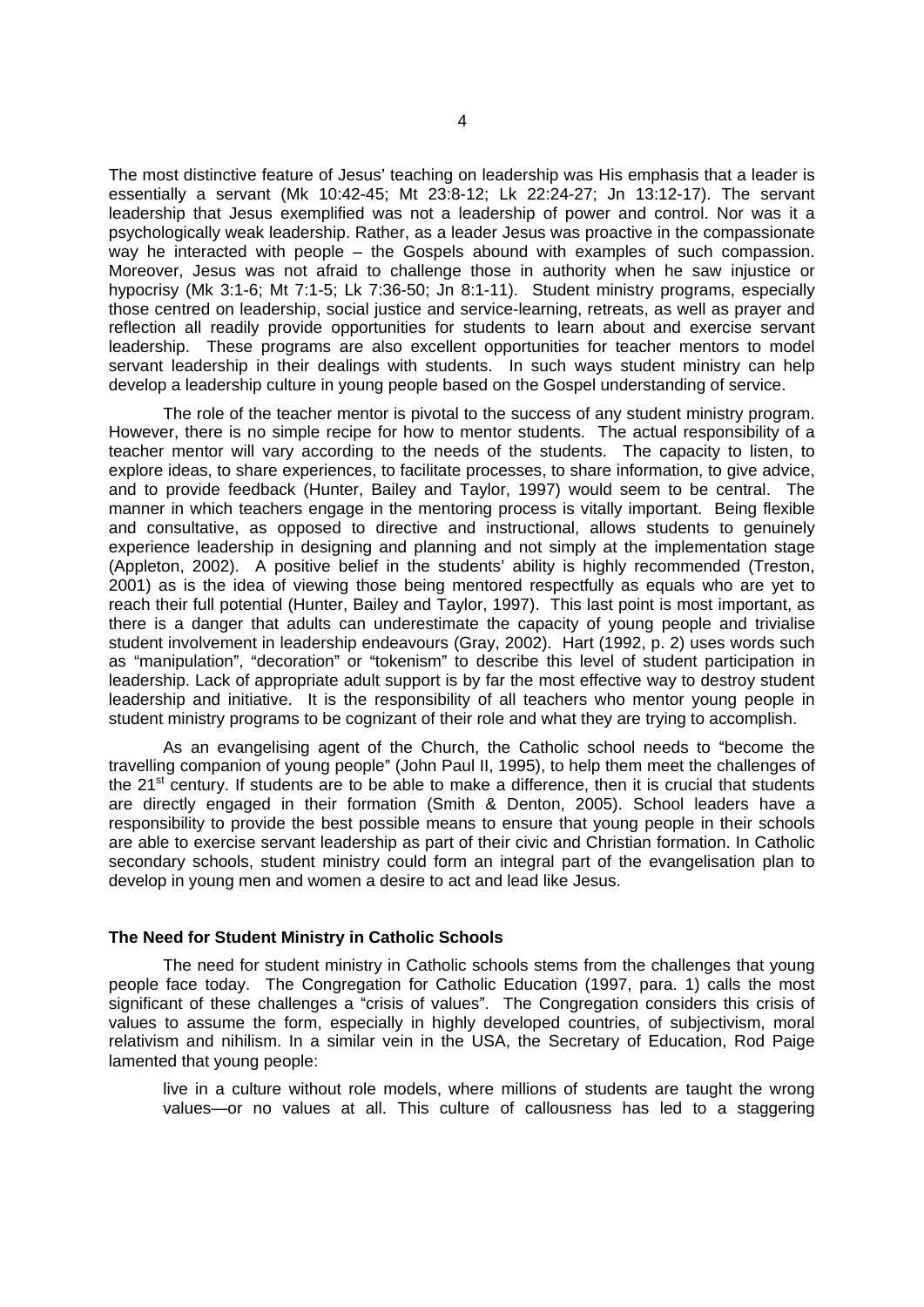achievement gap, poor health status, overweight students, crime, violence, teenage pregnancy, and tobacco and alcohol abuse (US Department of Education, 2004).

Among the challenges to be faced by young people in Australia are "an uncertain transition to work, the rising cost of higher education, family breakdown and isolation from parents, the implications of cultural influences such as materialism and individualism, and the power of the media and marketing" (Hodder, 2007. p. 180). According to Hodder (2007), young people feel they need to constantly achieve  $-$  to 'be more by having more'  $-$  more friends, more education, more work, more money, more clothes, more social life, more fun. The focus is on the self and immediate relationships, especially friends and family; connections with and responsibilities to a wider community may be minimal.

Hodder (2007) believes that many young people feel a spiritual malaise as a consequence of the various challenges that they face. She argues that a key way of addressing this spiritual malaise of the ' $Mv$ -self' generation is to develop stronger "spiritual foundations for Australian schooling" (Hodder, 2007, p. 180). Perhaps young people require a spiritual education that challenges the present self-focusing 'more' disposition, an education that explicitly encourages young people to become other-centred. Such an education is reflected in the second "Educational Goal for Young Australians" to achieve (Ministerial Council on Education, Employment, Training and Youth Affairs [MCEETYA], 2008, p. 9):

- $-$  act with moral and ethical integrity
- are committed to national values of democracy, equity and justice, and participate in Australia's civic life **contracts of the contracts of the contracts** of the contracts of the contracts of the contracts of the contracts of the contracts of the contracts of the contracts of the contracts of the contracts
- work for the common good, in particular sustaining and improving natural and social environments
- are responsible global and local citizens.  $\equiv$  .

The emphasis on addressing this second goal is partnerships. In particular, "Partnerships engender support for the development and wellbeing of young people and their families and can provide opportunities for young Australians to connect with their communities, participate in civic life and develop a sense of responsible citizenship" (MCEETYA, 2009, p. 5). The MCEETYA (2009) document suggests that students need opportunities to work in and for communities. In predisposing students to the values and aspirations enunciated above, many schools have developed programs in community service and service-learning (Lovat, Toomey, Clement, Crotty and Nielsen, 2009). Likewise Catholic schools have embraced such programs, perhaps even, in a counter-cultural direction. Such direction encourages students to consider a Christian response to global and community issues.

Pope Benedict XVI (2008) in his homily at the World Youth Day in Sydney urged young people to consider their future:

What will you leave to the next generation? Are you building your lives on firm foundations, building something that will endure? Are you living your lives in a way that opens up space for the Spirit in the midst of a world that wants to forget God, or even rejects him in the name of a falsely-conceived freedom? How are you using the gifts you have been given, the "power" which the Holy Spirit is even now prepared to release within you? What legacy will you leave to young people yet to come? What difference will you make? (para. 9).

If young people are to 'make a difference' in the future, to become Christian leaders for the  $21<sup>st</sup>$ st century and avert a 'crisis of values', then Catholic school communities have a responsibility to assist young people in addressing the Pope's challenge. Furthermore, in following up World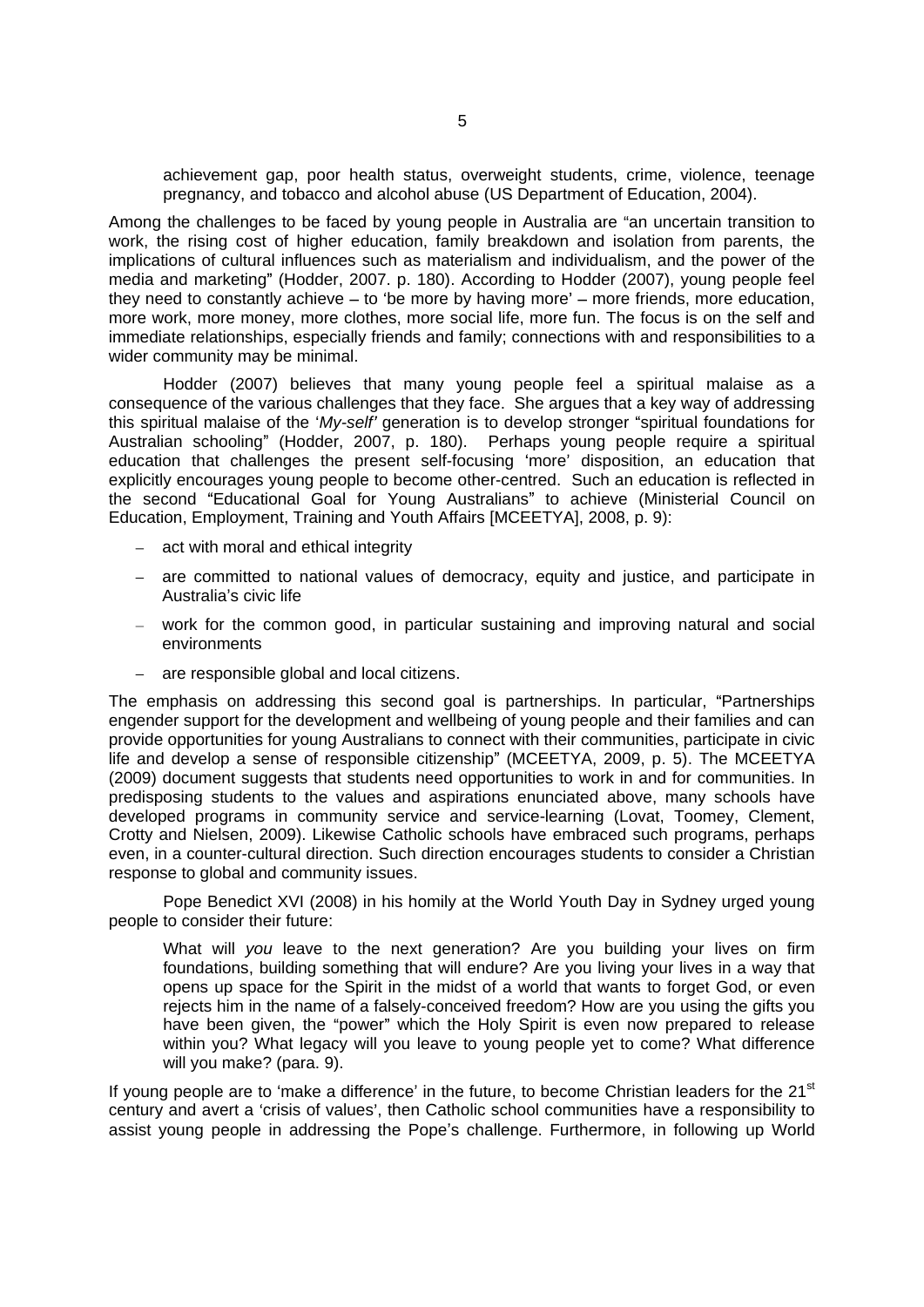Youth Day, the Australian Catholic Bishops Conference "emphasised the need for leadership development, spiritual formation and the inclusion of young people in the life of communities" (2009a, p. 10). By no means, is the school to be the only place to address these challenges; the home and the parish will always be the protagonists in this endeavour (John Paul II, 1979, paras 67-68). However, Catholic schools are obligated to contribute towards the evangelisation of their students by providing a knowledge and experience of Gospel values (Congregation for Catholic Education, 1977, paras 8-9).

As part of the Church's mission of evangelisation (Congregation for Catholic Education, 1997, para. 3), Catholic schools offer a distinctive quality of education that seeks the "integral formation of the human person" and includes developing the students' "sense of responsibility, [to] learn the correct use of freedom, and participate actively in [community] life" (Congregation for Catholic Education, 2009, para. 1). Catholic schools have a mandate to promote a Gospel vision of society and to help students integrate faith and culture (Catholic Bishops of NSW and ACT, 2007, p. 14; Catholic Education Commission of Western Australia, 2009, paras 27-28). Such a vision is part of the Catholic schools' systematic planning to become "centres of 'the new evangelisation" (Holohan, 1999, p. 65; Catholic Bishops of NSW and ACT, 2007, p. 3). One of the ways this vision could be achieved is through student ministry programs.

The role of the Catholic school has become accentuated because of the need for "new evangelisation" where many young people no longer experience an active family or parish faith life (John Paul II, 1990, para. 33). Catholic schools are filled with young people from different backgrounds and outlooks. Many of them have been baptised yet need experiences that re awaken in them a sense of the sacred and to be inspired to become Christ-like. The authors have begun an exploratory study of how school leaders in three Catholic secondary schools in metropolitan Perth have approached the development of student ministry.

#### **Pilot Study**

Research into the design and implementation of student ministry in Australian Catholic schools is limited. What does exist, suggests that student ministry programs are a major factor in the Evangelisation Plan of a Catholic school and contribute significantly to students understanding of leadership. For example, Flynn (1993; Flynn and Mok, 2002) noted that students appreciated the opportunities for school retreats. Hughes (2007) commented on the powerful influence retreats can have on young people. He observed that retreats give students an opportunity to share deeply with peers, take their friendships to a new level, and glimpse something of the sacredness of the other and the spirituality of close friendships. A study of eleven service-learning coordinators in Catholic Schools in Western Australia (Lavery, 2007) found that involvement in service-learning programs could have a range of constructive benefits for leadership development in students. The study indicated that service-learning experiences aid in the personal growth of students as future leaders by developing young men and women as leaders who would act with compassion and a strong sense of justice. Specifically, the study highlighted the impact of service-learning on the formation of life skills, that it encouraged the habit of giving, the exercise of gifts and talents for others, and had a positive effect on character enhancement.

At a tertiary level, Australian Catholic University (cited in Groundwater-Smith, Ewing & Le Cornu, 2007) and The University of Notre Dame Australia (Lavery, 2009) incorporate service-learning units as part of their pre-service teacher degrees and diplomas. Analysis of reflective journals from pre-service teachers at The University of Notre Dame Australia, along with their placement supervisors' comments (Lavery, 2009), clearly indicate the potential for leadership development inherent in service-learning programs. Moreover, Hackett and Lavery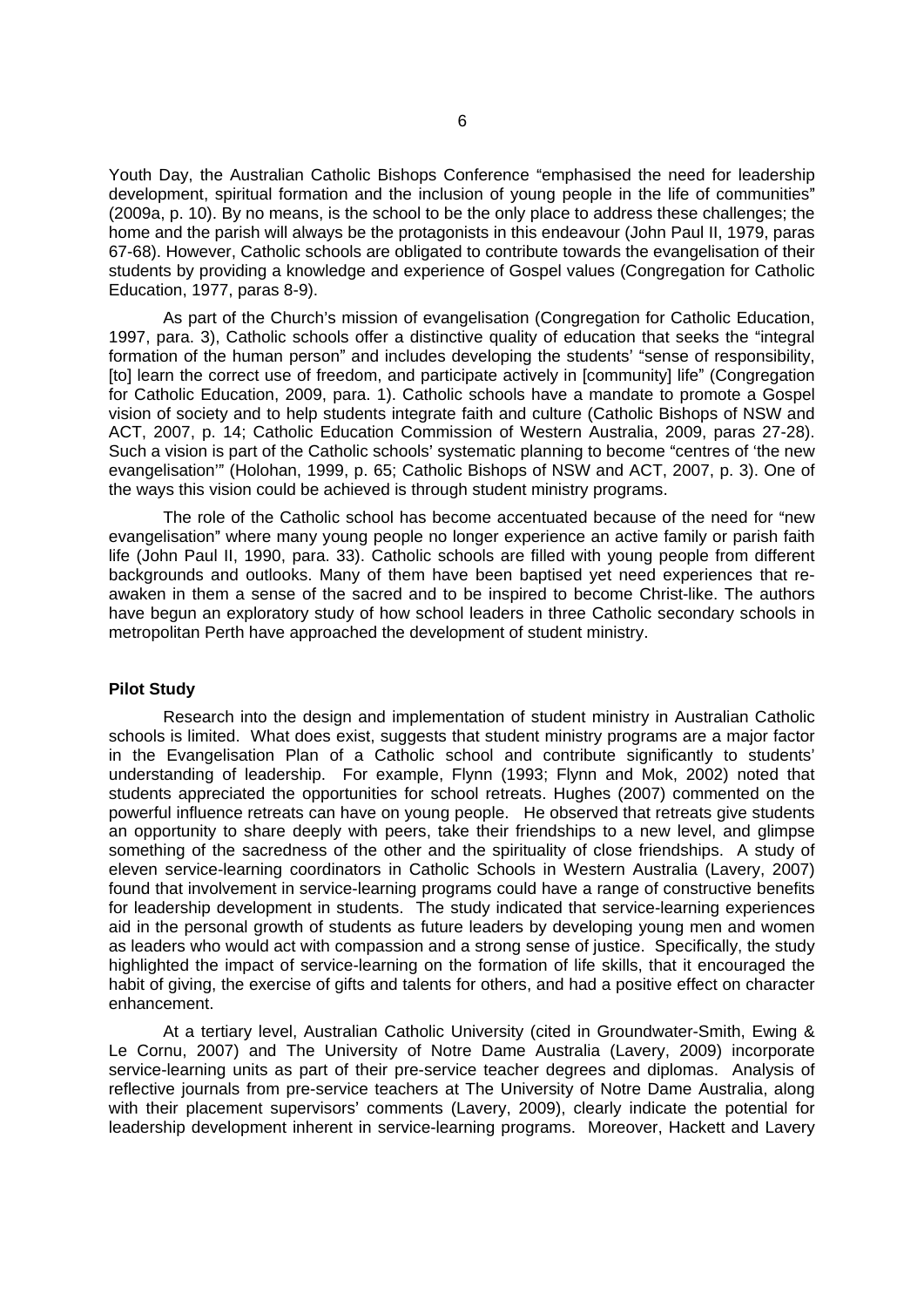(2010) found that pre-service teachers at The University of Notre Dame Australia cultivated a deeper appreciation of their teacher vocation through leadership, service, and retreat opportunities. In particular, such activities provided important opportunities for pre-service teachers to develop both personal and professional attributes.

To explore ways that Catholic secondary schools can develop an effective student ministry program, the authors have embarked on a pilot study involving three Western Australian Catholic secondary colleges: a boys' school, a girls' school and a coeducational school. The principal, along with other school leaders responsible for student ministry (for example, the service-learning coordinator, campus minister, retreat coordinator), were invited to take part in 30-minute semi-structured interviews. Participants were asked to give their perceptions of student ministry and how student ministry can best be developed. The authors intend to present the findings of this research at the conference. It is anticipated that this research will provide the basis for a more comprehensive investigation into the place and value of student ministry in Catholic secondary schools.

#### **Conclusion**

When schools talk about student leadership they are invariably referring to those elected few who hold specific leadership positions. Student ministry allows schools to potentially involve all students in leadership through specific leadership programs, service to the community, reflection, and working with younger students. Such activities enable students to develop a spirituality of leadership based on service and concern for others. Such activities also encourage teachers to use their professional (and personal) skills as mentors and guides to groom young people as leaders, for now and into the future. For Catholic schools, student ministry is one practical way teachers can help young people take up the challenge of Pope Benedict XVI (2008) when he asked of them: Are you building your lives on firm foundations? Are you using the gifts you were given? What legacy will you leave to young people yet to come? And, what difference will you make?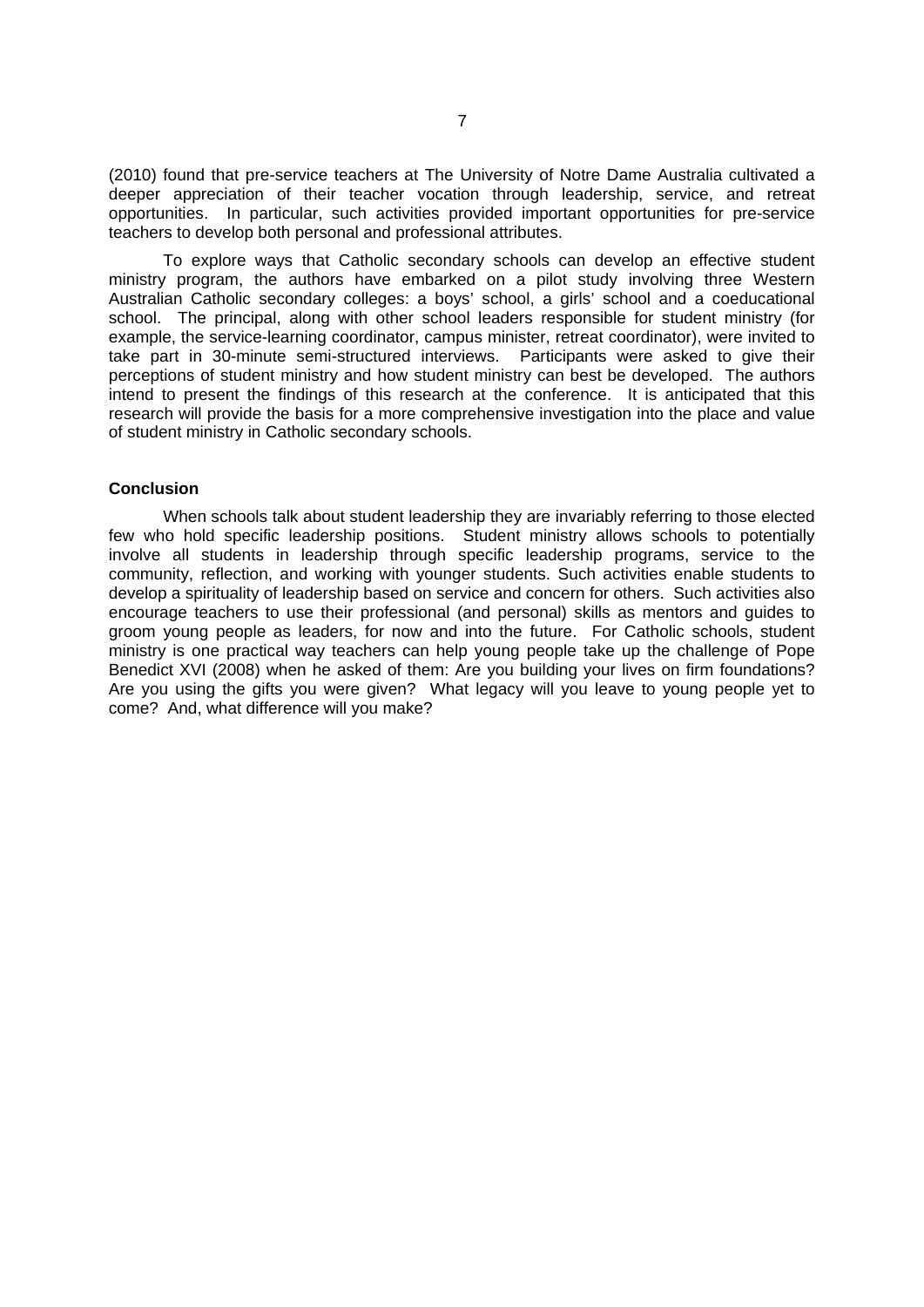#### **References**

Adair, J. (2001). The Leadership of Jesus And its Legacy Today. Norwich: Canterbury Press.

Appleton, I. (2002). Fostering Leaderhip. Learning Matters, 7(1). 18-20.

- Australian Catholic Bishops Conference. (2009a). And you will be my witnesses: Young people and justice. 2009 Social Justice Sunday Statement. Retrieved from [http://www.socialjustice.catholic.org.au/CONTENT/PDF/Social\\_Justice\\_Sunday\\_Statemen](http://www.socialjustice.catholic.org.au/CONTENT/PDF/Social_Justice_Sunday_Statemen) t\_2009.pdf
- Australian Catholic Bishops Conference. (2009b). Anointed & Sent. Canberra: Bishops Commission for Pastoral Life.
- Benedict XVI (2008). Eucharistic Celebration on the occasion of the 23rd World Youth Day: Homily of His Holiness Benedict XVI. Retrieved from [http://www.vatican.va/holy\\_father/benedict\\_xvi/homilies/2008/documents/hf\\_ben](http://www.vatican.va/holy_father/benedict_xvi/homilies/2008/documents/hf_ben-) [xvi\\_hom\\_20080720\\_xxiii-wyd\\_en.html](xvi_hom_20080720_xxiii-wyd_en.html)
- Catholic Archdiocese of Sydney. (2007). Starting Afresh with Christ. Archdiocese of Sydney Pastoral Plan 2008-2011, Mission, Priorities, Goals and Strategies. Retrieved from [http://www.sydney.catholic.org.au/about/our\\_pastoral\\_plan.shtml](http://www.sydney.catholic.org.au/about/our_pastoral_plan.shtml)
- Catholic Bishops of NSW and ACT (2007). Catholic schools at a crossroads. Pastoral letter of the Bishops of NSW and the ACT. Retrieved from <http://www.cso.brokenbay.catholic.edu.au/about/news/pdfs/Catholic%20schools%20at%2> <0the%20crossroads.pdf>
- Catholic Education Commission of Western Australia. (2009). Mandate of the Catholic Education Commission of Western Australia 2009 2015. Retrieved from [http://web4.ceo.wa.edu.au/PDF/Mandate\\_CECWA\\_2009-2015.pdf](http://web4.ceo.wa.edu.au/PDF/Mandate_CECWA_2009-2015.pdf)
- Congregation for Catholic Education. (1977). The Catholic School. Retrieved from [http://www.vatican.va/roman\\_curia/congregations/ccatheduc/documents/rc\\_con\\_ccathedu](http://www.vatican.va/roman_curia/congregations/ccatheduc/documents/rc_con_ccathedu) [c\\_doc\\_19770319\\_catholic-school\\_en.html](c_doc_19770319_catholic-school_en.html)
- Congregation for Catholic Education. (1997). The Catholic school on the threshold of the Third Millennium. Retrieved from [http://www.vatican.va/roman\\_curia/congregations/ccatheduc/documents/rc\\_con\\_ccathedu](http://www.vatican.va/roman_curia/congregations/ccatheduc/documents/rc_con_ccathedu) [c\\_doc\\_27041998\\_school2000\\_en.html](c_doc_27041998_school2000_en.html)
- Congregation for Catholic Education. (2009). Circular letter to the Presidents of Bishops' Conferences on Religious Education in schools. Retrieved from [http://www.vatican.va/roman\\_curia/congregations/ccatheduc/documents/rc\\_con\\_ccathedu](http://www.vatican.va/roman_curia/congregations/ccatheduc/documents/rc_con_ccathedu) [c\\_doc\\_20090505\\_circ-insegn-relig\\_en.html](c_doc_20090505_circ-insegn-relig_en.html)
- Diocese of San Jose, (2002). Pastoral Plan: Restoring the Church. Retrieved from <http://www/dsj.org/about-us/pastoral-plan>

Edwards, D, (1989). Called to be Church in Australia. Homebush, NSW: St Paul Publications.

- Flynn, M. (1993). The culture of Catholic schools. A study of Catholic schools: 1972-1993. Homebush, NSW: ST PAULS.
- Flynn, M. And Mok, M. (2002). Catholic Schools 2000: A longitudinal study of Year 12 students in Catholic schools 1972-1982-1990-1998. NSW: Catholic Education Commission of NSW.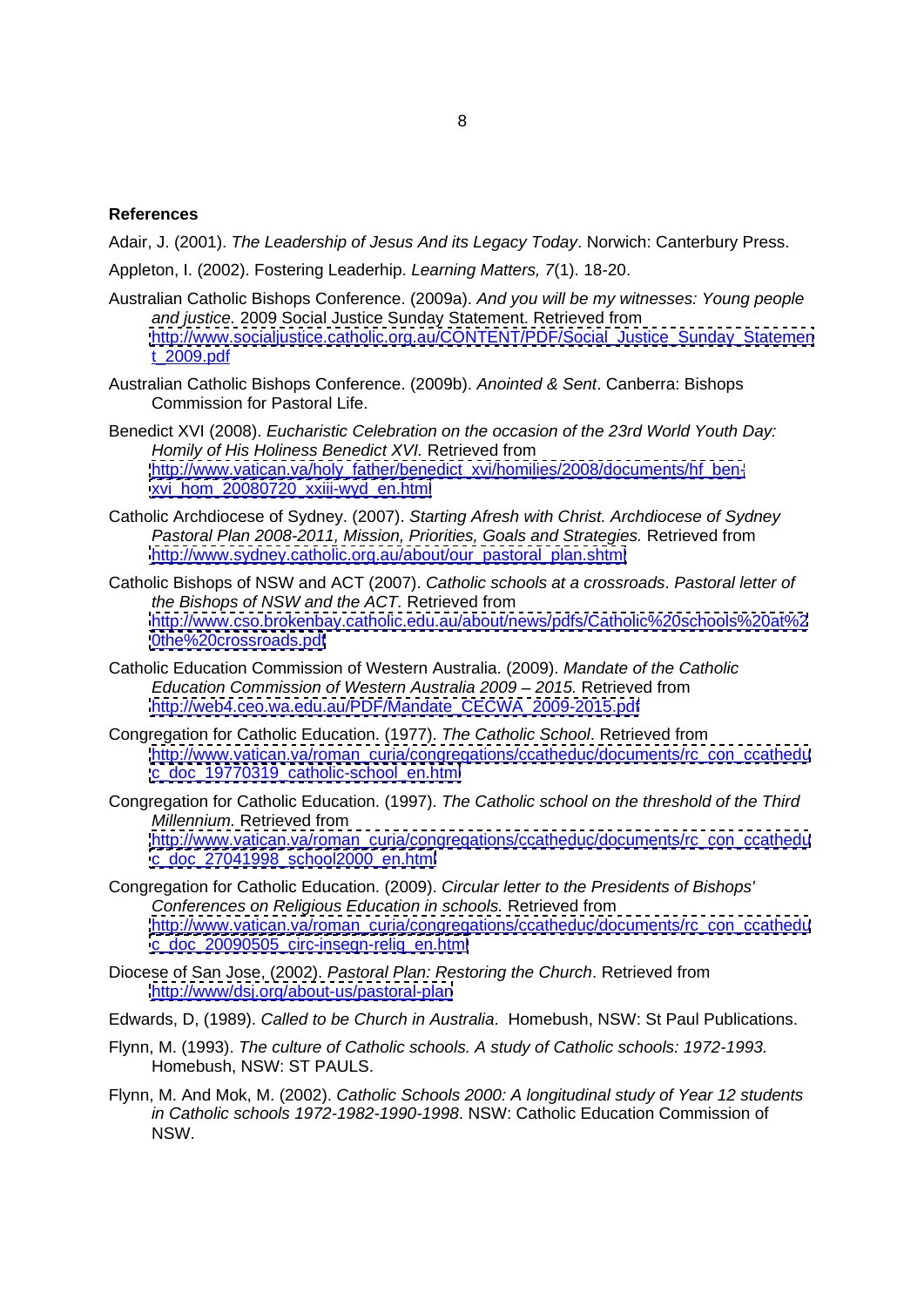- Fourre, C,. Fulay, A., Iwanski, S., & Petitfils, R., (2007). The Practical Guide to High School Campus Ministry. Winona: Saint Mary's Press.
- Gray, H. (2002). Students can be strong education partners. International Confederation of Principals Online. Retrieved from [http://www.icponline.org/feature\\_articles/f3\\_01.htm](http://www.icponline.org/feature_articles/f3_01.htm)
- Greenleaf, R. (1977). Servant Leadership. New York: Paulist Press.
- Groundwater-Smith, S., Ewing, R., & Le Cornu, R. (2007). Teaching Challenges & Dilemmas. Australia: Thompson.
- Hackett, C., & Lavery, S. (2010). ASPIRE: Formation of pre-service teachers through leadership, community engagement and retreat training. Education Papers and Journal Articles. Paper 30. Retrieved from [http://researchonline.nd.edu.au/edu\\_article/30/](http://researchonline.nd.edu.au/edu_article/30/)
- Hart. R. (1992). Children's Participation from Tokenism to Citizenship. *Innocenti Essays 4*.<br>Florence: UNICEF.
- Hodder, J. (2007). Young people and spirituality: the need for a spiritual foundation for Australian schooling. International Journal of Children's Spirituality, 12(2), 179-190. doi: 10.1080/13644360701469812
- Holohan, G. (1999). Australian Religious Education Facing the Challenges: A discussion on evangelisation, catechesis and religious education questions raised for parishes and Catholic schools by the General Directory for Catechesis. Canberra: National Catholic Education Commission.
- Hughes, P. (2007). Putting Life Together. Fairfield, Victoria: Fairfield Press.
- Hunter, D., Bailey, A., & Taylor, B. (1997). Co-operacy: A new way of being at work. New Zealand: Tandem Press.
- John Paul II (1979). Apostolic exhortation Catechesi Tradendae of Pope John Paul II on catechesis in our time. Retrieved from [http://www.vatican.va/holy\\_father/john\\_paul\\_ii/apost\\_exhortations/documents/hf\\_jp](http://www.vatican.va/holy_father/john_paul_ii/apost_exhortations/documents/hf_jp-)[ii\\_exh\\_16101979\\_catechesi-tradendae\\_en.html](ii_exh_16101979_catechesi-tradendae_en.html)
- John Paul II (1990). Redemptoris Missio: On the permanent validity of the Church's missionary mandate. Retrieved from [http://www.vatican.va/holy\\_father/john\\_paul\\_ii/encyclicals/documents/hf\\_jp](http://www.vatican.va/holy_father/john_paul_ii/encyclicals/documents/hf_jp-)[ii\\_enc\\_07121990\\_redemptoris-missio\\_en.html](ii_enc_07121990_redemptoris-missio_en.html)
- Lavery, S. (2007). Service-Learning preparing students for leadership. Paper presented at the Australian Association for Research in Education (AARE) Conference, Fremantle. Education Conference Papers. Paper 4. Retrieved from [http://researchonline.nd.edu.au/edu\\_conference/4/](http://researchonline.nd.edu.au/edu_conference/4/)
- Lavery, S. (2009). Service-Learning: promoting leadership in young people. Principal Matters,<br>Spring, 28-30.
- Lovat, T., Toomey, R., Clement, N., Crotty, R. and Nielsen, T. (2009). Values Education, Quality Teaching and Service Learning. Terrigal, NSW: David Barlow Publishing.
- Ministerial Council on Education, Employment, Training and Youth Affairs. (2008). Melbourne Declaration on Educational Goals for Young Australians. Retrieved from [http://www.mceecdya.edu.au/mceecdya/melbourne\\_declaration,25979.html](http://www.mceecdya.edu.au/mceecdya/melbourne_declaration,25979.html)